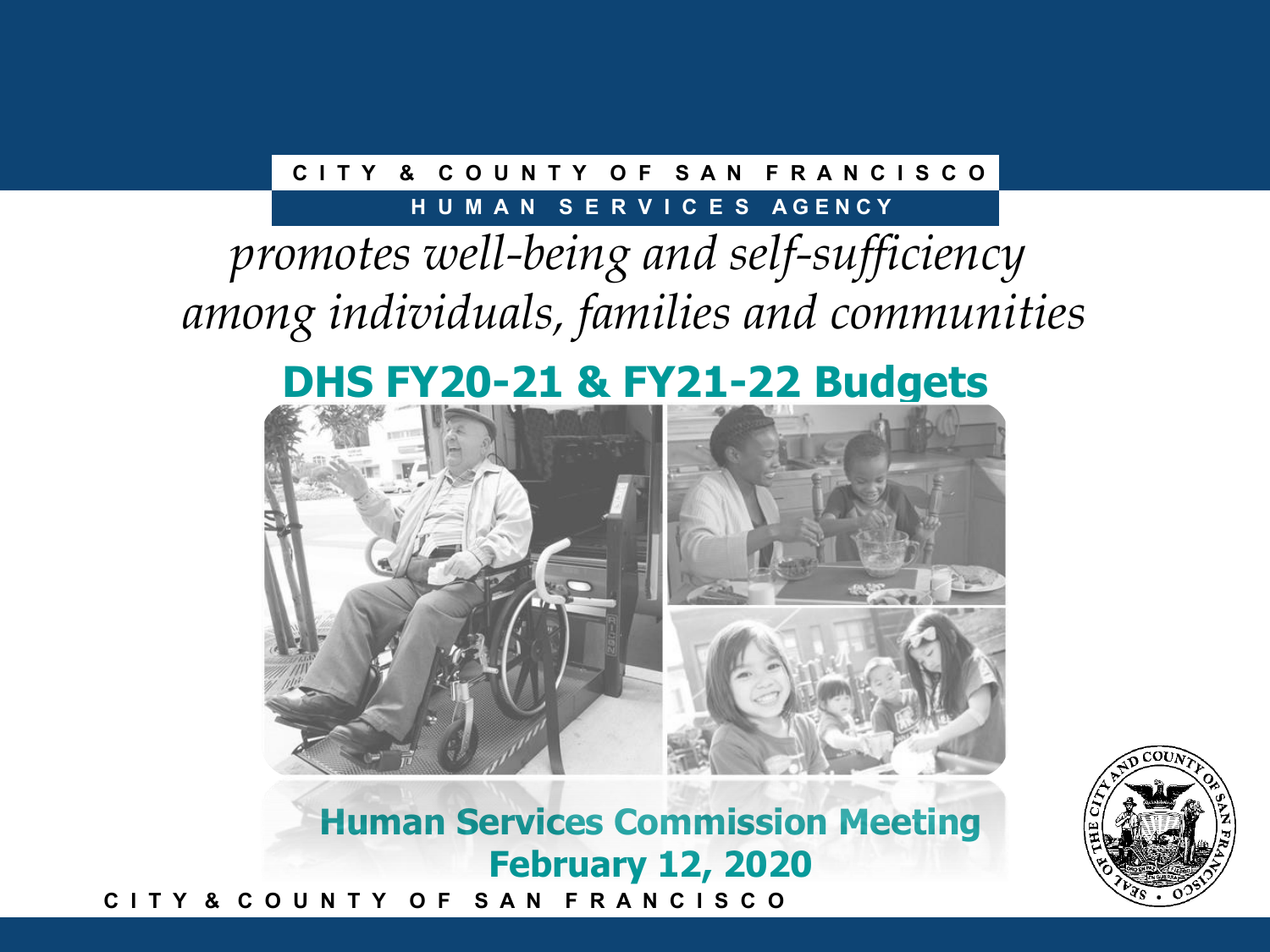# **Budget Process**

## **Mayor's Budget**

- Reduce ongoing General Fund budgets by 3.5% in FY20-21, as well as an additional 3.5% in FY21-22
- For HSA, this translates into reductions of:
	- \$2,200,219 in FY20-21
	- $\cdot$  \$4,400,439 in FY21-22

## **State Budget**

• Growth in administrative allocations sufficient to meet target

## **Agency Budget**

- Maximize revenues in existing programs
- Prioritize core functions, minimize service impacts, and avoid layoffs
- Repurpose existing vacancies/funds to meet new needs

#### **C I T Y & C O U N T Y O F S A N F R A N C I S C O**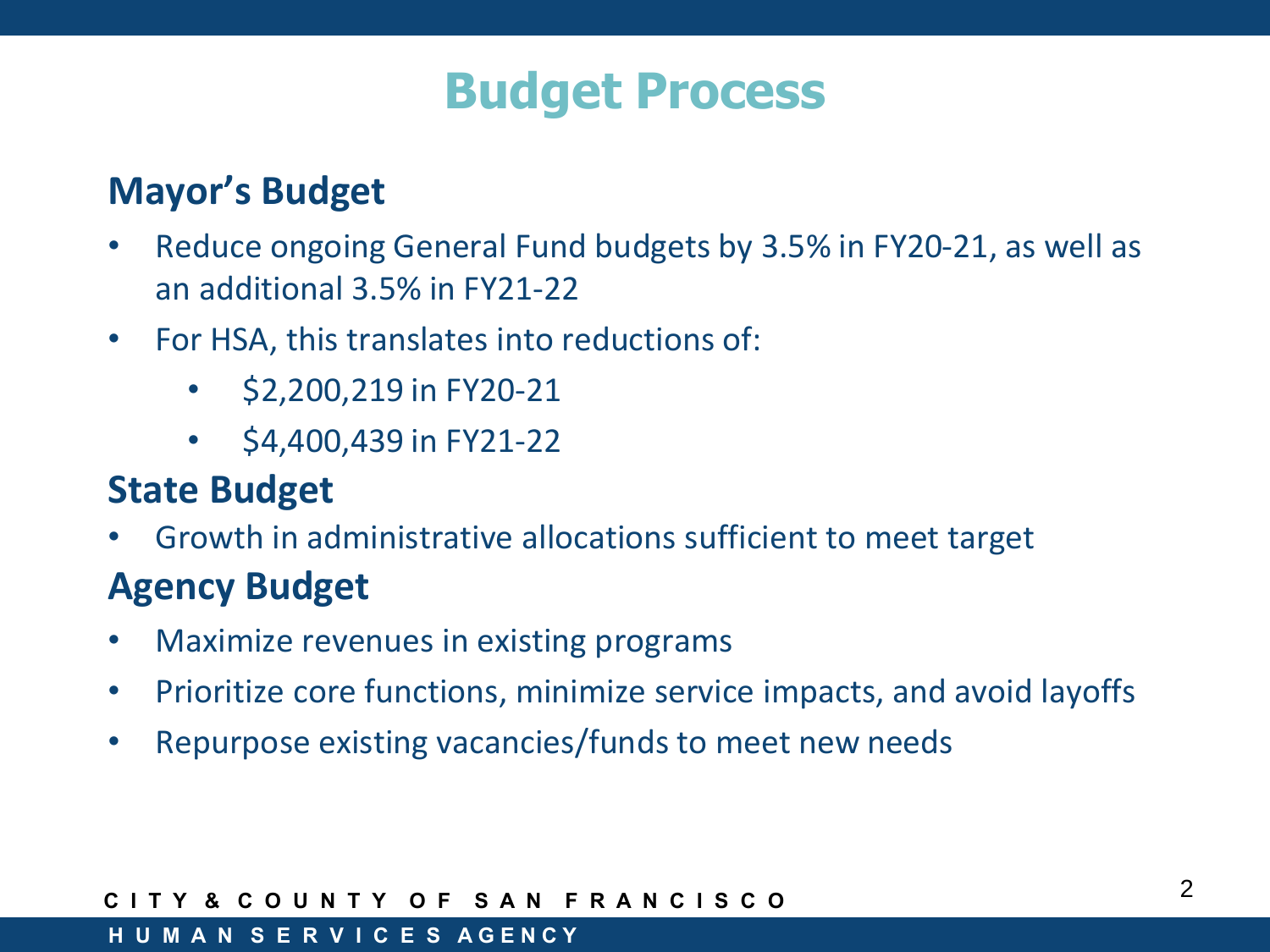#### **DHS FY19-20 Original Budget by Source \$561.1M**

#### **DHS FY20-21 Proposed Budget by Source \$577.2M**



#### **C I T Y & C O U N T Y O F S A N F R A N C I S C O**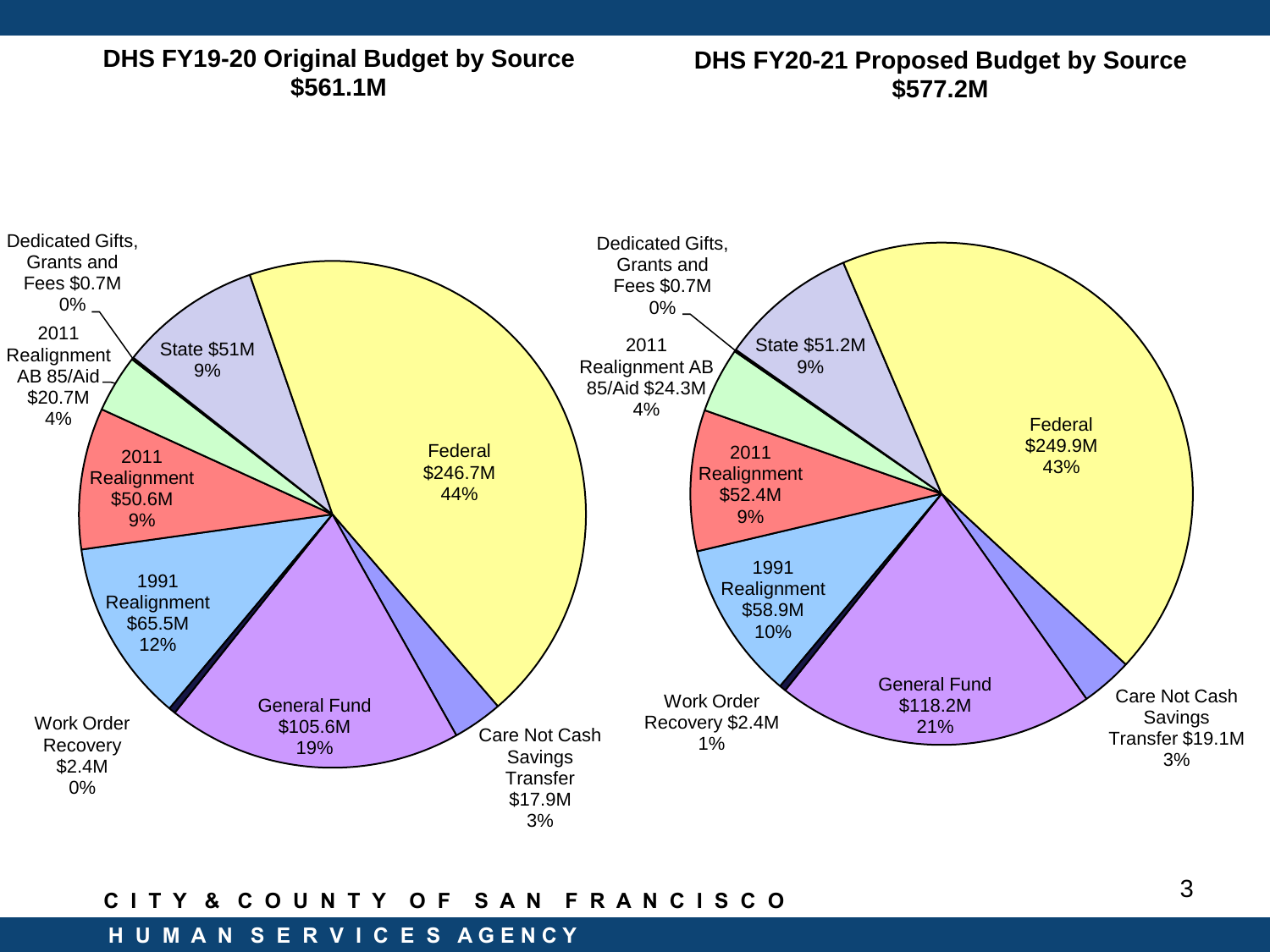

#### **C I T Y & C O U N T Y O F S A N F R A N C I S C O**

#### **H U M A N S E R V I C E S A G E N C Y**

4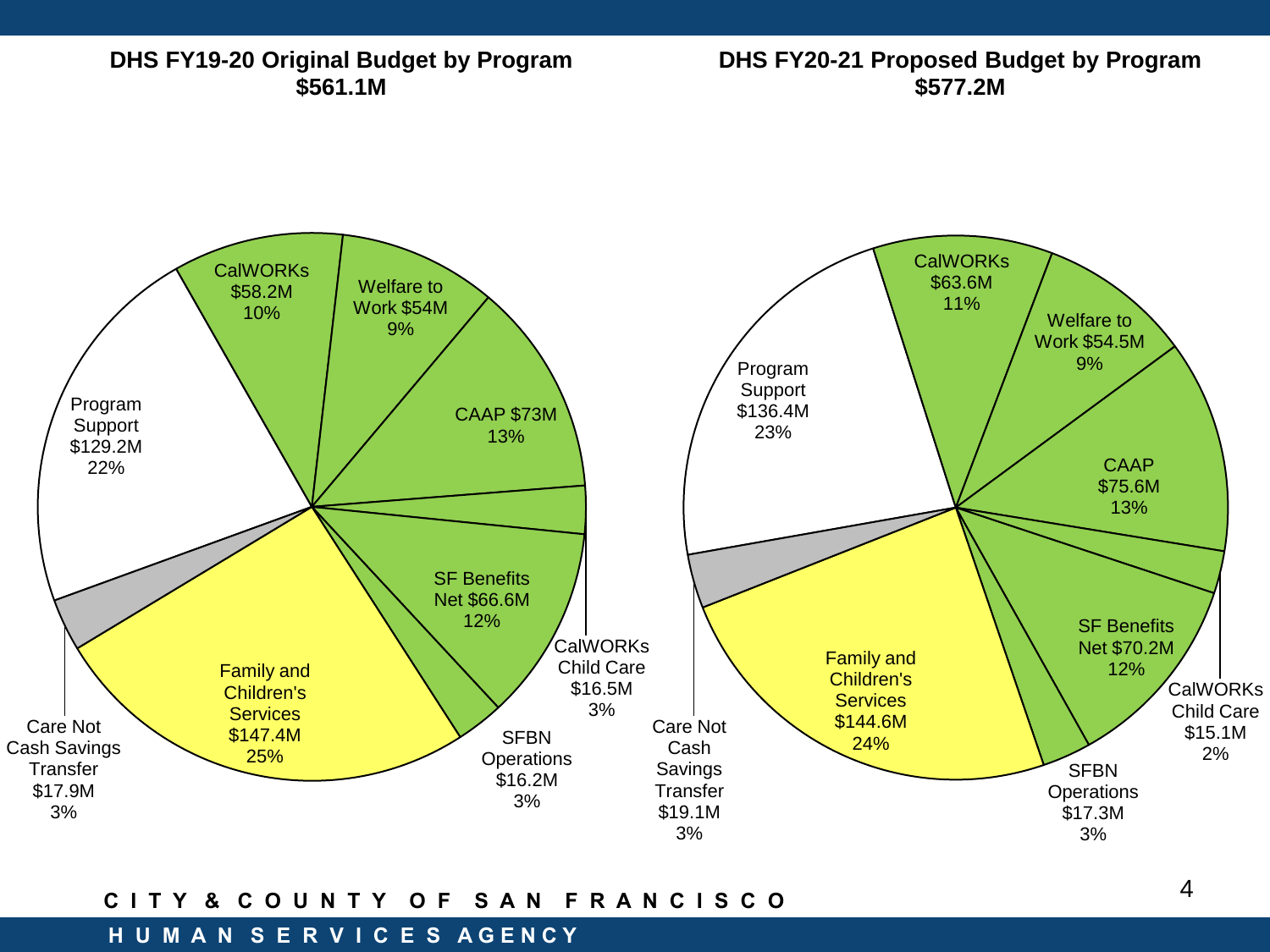**DHS FY19-20 Original Budget by Category \$561.1M**

**DHS FY20-21 Proposed Budget by Category \$577.2M**



#### **C I T Y & C O U N T Y O F S A N F R A N C I S C O**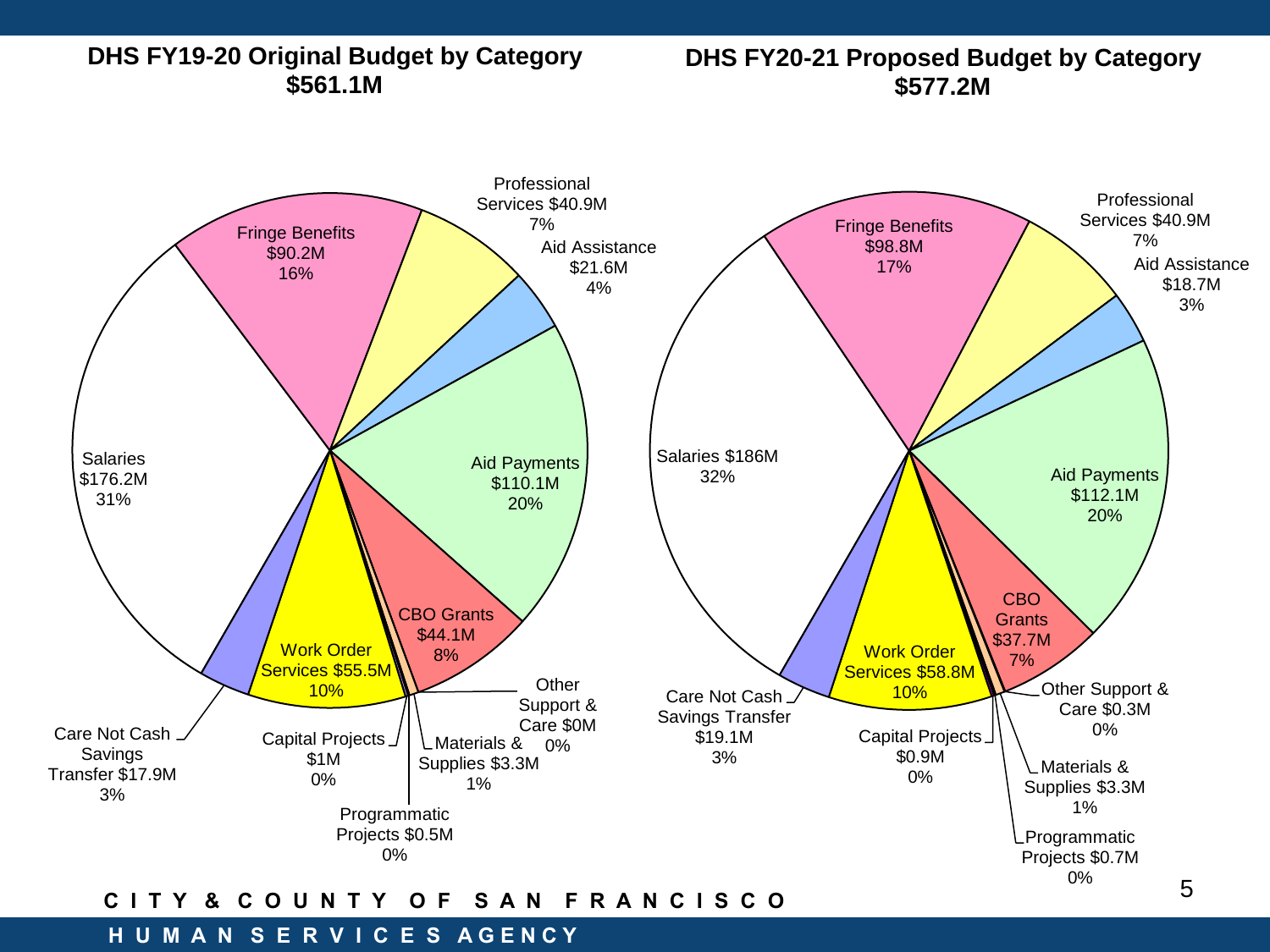## **DHS Initiatives**

### **CalWORKs and Workforce Development**

- CalWORKs Home Visiting Program Analyst
	- One analyst to perform data collection, analysis, and reporting for Home Visiting Program and manage funding application process
- Career Pathways
	- Shift budget within WDD to fund 30 Career Pathways slots

#### **C I T Y & C O U N T Y O F S A N F R A N C I S C O**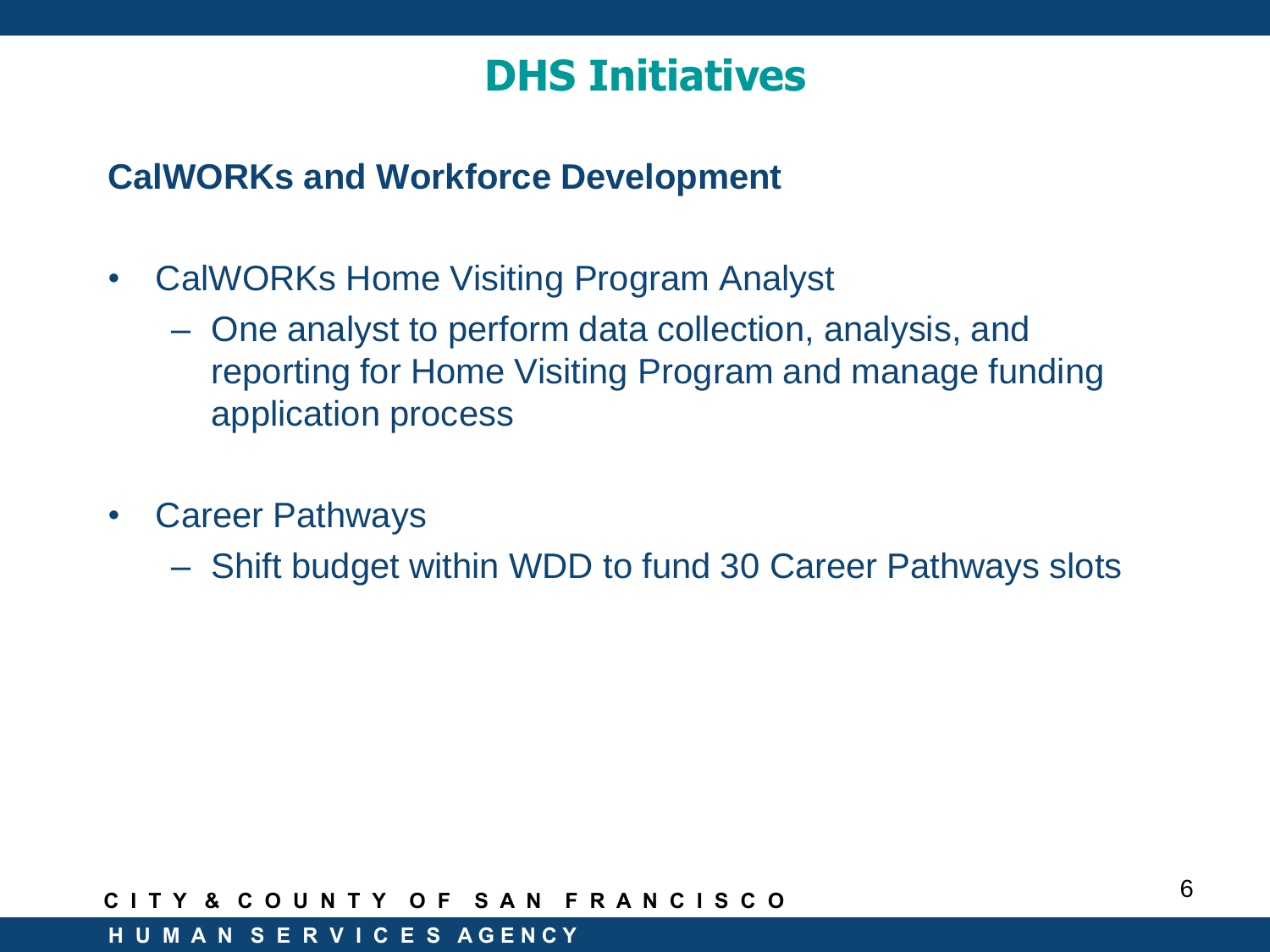## **DHS Initiatives**

### **SF Benefits Net and CAAP**

- Benefits Connector Services at Navigation Centers and Homeless Shelter Sites
	- Establish a team of 14 Eligibility Workers and 3 contracted triage workers that provide Medi-Cal, CalFresh, and CAAP Eligibility and work participation assessments on-site
	- Meet new needs from Mayor's initiative to add 1,000 shelter and Navigation Center beds by December 2020
- Universal Intake
	- Moving towards an intake model where clients can access all safety net benefits at single location

#### **C I T Y & C O U N T Y O F S A N F R A N C I S C O**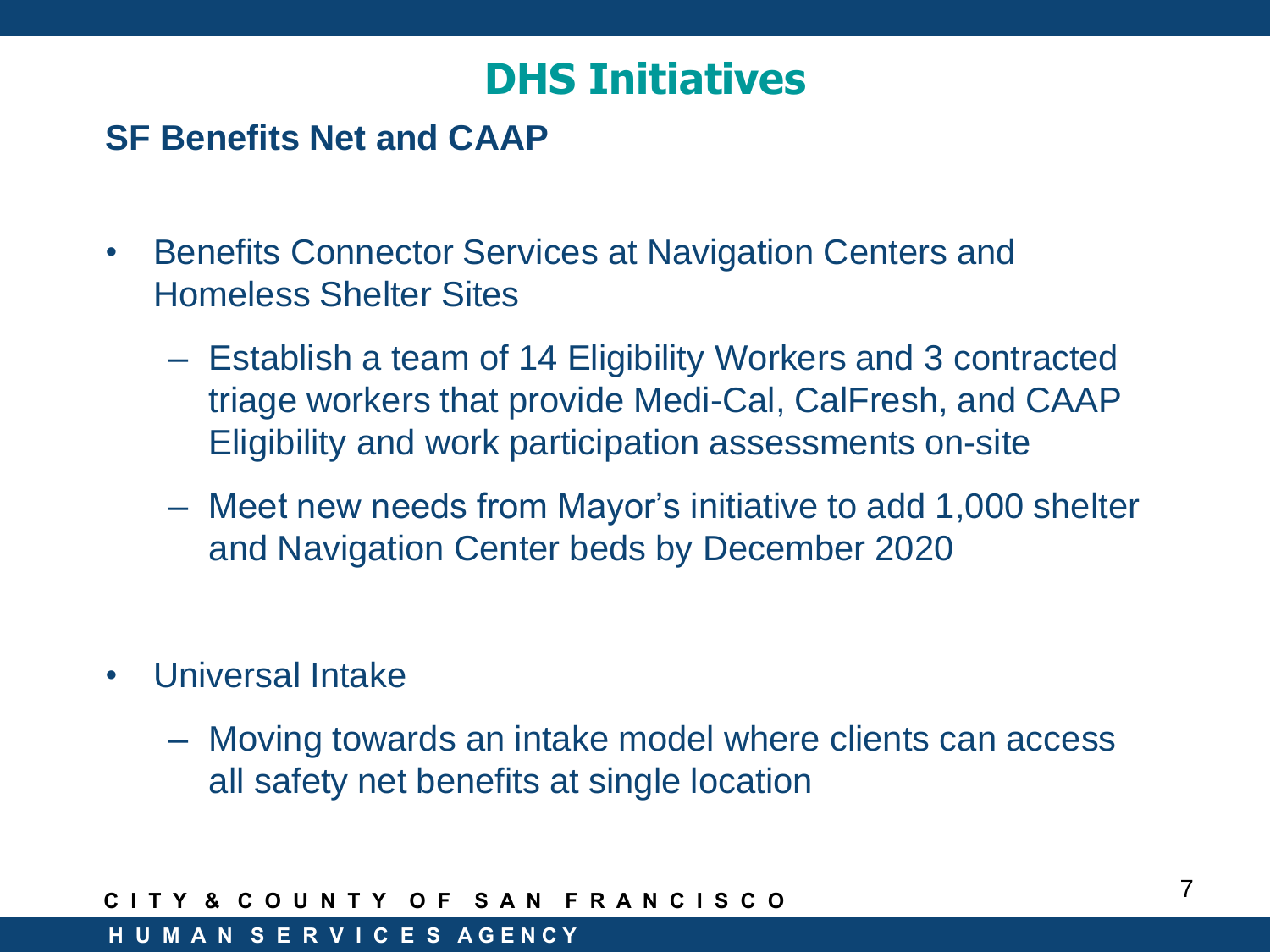## **DHS Initiatives**

### **Family & Children's Services**

- End of the Title IV-E Waiver
	- Facing ongoing deficit due to loss of waiver revenue
	- One-time funding approved by the federal government to assist in transitioning to FFPSA funding, which will not be accessible until October 2021 in California
	- Proposing several cost reductions in response to overall caseload decline
		- Freezing some vacant positions within FCS
		- Reducing total contracted wraparound slots
		- Reducing some contract and client ancillary spending

#### **C I T Y & C O U N T Y O F S A N F R A N C I S C O**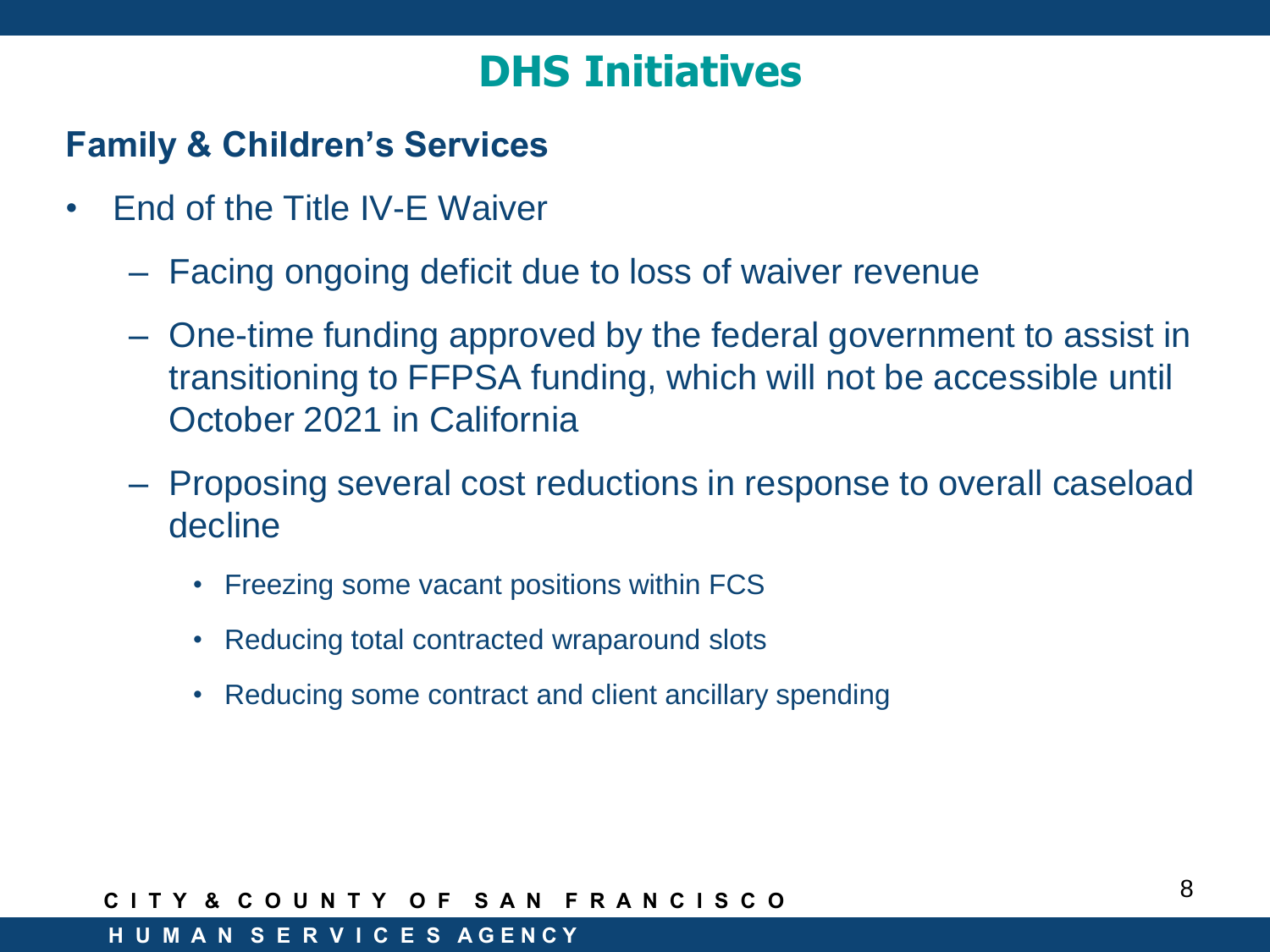## **HSA Administration Initiatives**

- **Renovations at 1650 Mission Street**
	- Will occupy spaces previously occupied by SF Planning and DBI. One-time renovations and move-in costs will accompany this move.
- **Human Resources - Diversity, Equity, Inclusion, and Belonging (DEI/B) Team**
	- Creating DEI/B Manager position during FY19-20 with existing position
	- One new analyst to carry out DEI/B projects across HSA
- **Displaced Persons Housing Services Coordinator**
	- Disaster Response team currently serving 165 displaced individuals
	- One new social work supervisor to coordinate housing locator services, and linkages to social services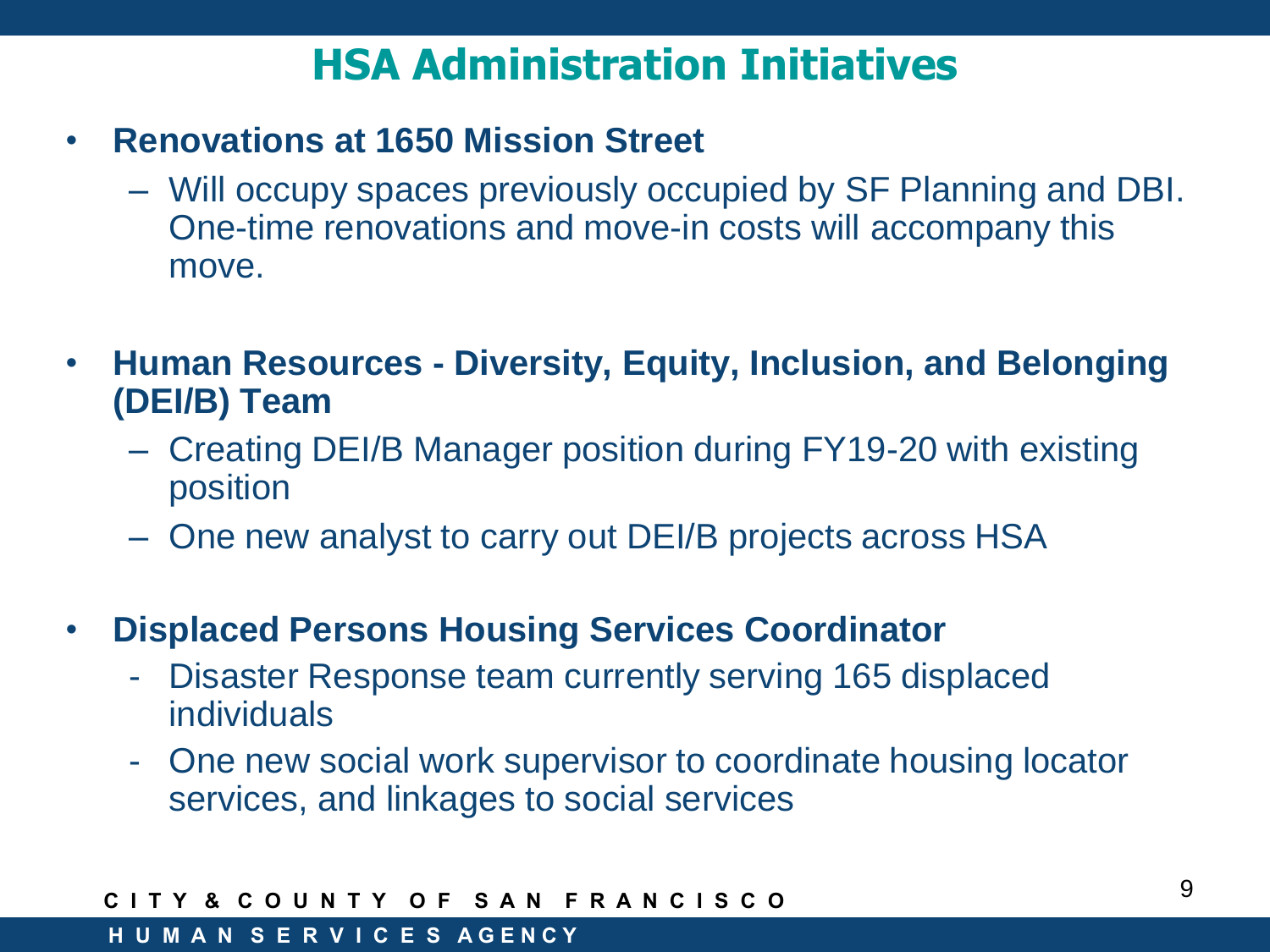## **HSA Administration Initiatives**

### • **Transition to CalSAWS**

- HSA transitioning from CalWIN welfare benefits portal to Statewide system (CalSAWS), a project to be completed in 2023.
- New, limited-term staff to facilitate this transition.

### • **Position Substitutions**

– Multiple substitutions across agency to align classifications with currently performed responsibilities, as well as organizational changes to service delivery and management.

#### **C I T Y & C O U N T Y O F S A N F R A N C I S C O**